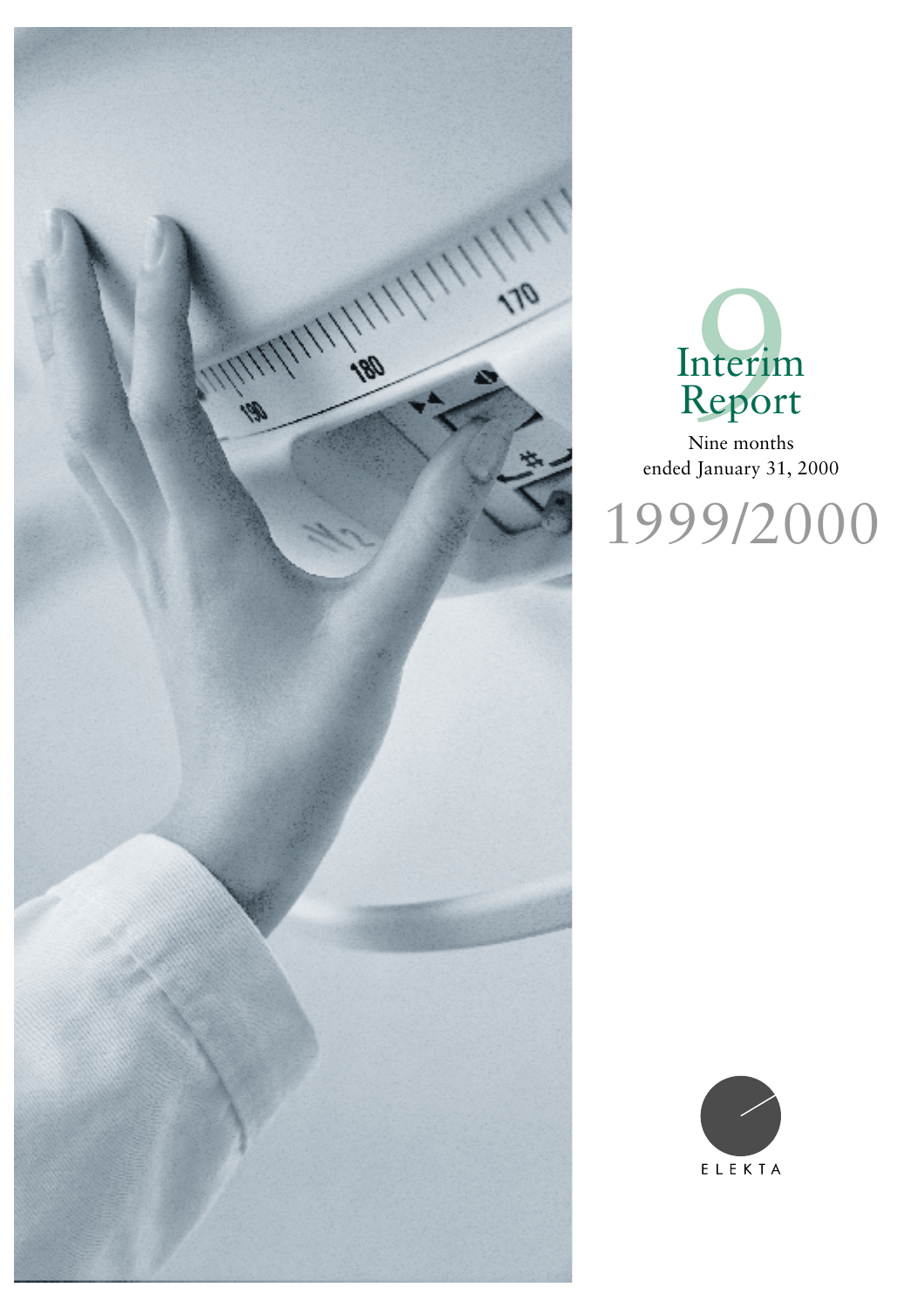# Interim Report Nine months ended January 31, 2000

- **An operating loss of SEK 26 M (loss: 134) was reported, an improvement of SEK 108 M. Before items affecting comparability the operating loss was SEK 45 M (loss: 188).**
- **•** The sale of IGS and the related provisions for divest**ment costs had a favorable impact on the third quarter of SEK 19 M.**
- **•** A new share issue, with preferential rights for existing **shareholders was implemented during December and generated proceeds of SEK 134 M after deduction of issue expenses.**
- **A** new share issue to holders of convertible debentures, **corresponding to an increase in the Group's shareholders' equity of SEK 210 M after deduction of issue expenses, was carried out in February.**

Elekta is a world-leading supplier of systems and clinical solutions for precise radiation of cancer and minimally invasive neurosurgical treatment of brain and spinal disorders. Elekta's treatment methods contribute to gentle and effective care, which improves clinical results, reduces complications and shortens the period of hospitalization.

### **ORDERBOOKINGS AND ORDER BACKLOG**

A total of 6 (12) Gamma Knife orders were signed during the first nine months of the year, excluding establishment of Gamma Knife centers within the framework of Elekta Medical Services, EMS. On a rolling 12-month basis, orders for 13 (18) Gamma Knife units have been received. Order bookings for magnetic encephalographs amounted to slightly more than SEK 100 M (0). Order bookings for oncology products were at the same level as a year earlier.

The Group's order backlog at January 31, 2000 was SEK 1,511 M, compared with SEK 1,539 M on April 30, 1999.

Elekta Medical Services has signed agreement with two leading hospitals, in Mexico and in Europe, covering establishment of a Gamma Knife center in cooperation with each hospital. The centers are scheduled to open during the next fiscal year. Elekta supplies the equipment and service and shares the revenues from the centers with each hospital partner.



#### **NET SALES**

The Group's net sales amounted to SEK 1,248 M (1,163). 11 (7) Gamma Knife units were delivered during the first nine months of the year, while deliveries of linear accelerators were lower than the yearearlier level.

Net sales during the third quarter totaled SEK 432 M (340).

#### **RESULT**

An operating loss of SEK 26 M (loss: 134) was reported for the period. Excluding items affecting comparability, the operating loss was SEK 45 M (loss: 188), an improvement of SEK 143 M. The improvement was attributable to a combination of higher sales, better gross margins and lower overhead costs. The IGS operations, excluding items affecting comparability, resulted in a charge against operating profit of SEK 33 M (67).

An operating loss, excluding items affecting comparability, of SEK 8 M (loss: 91) was reported for the third quarter.

Strategically important investments in research and development continued during the first nine months of the year and amounted to SEK 97 M (127). These investments are expensed on a current basis and corresponded to 8 percent (11) of net sales.

Net financial items amounted to an expense of SEK 30 M (expense: 30). Net interest items amounted to an expense of SEK 43 M (expense: 44), of which SEK 36 M related to the convertible debenture loan.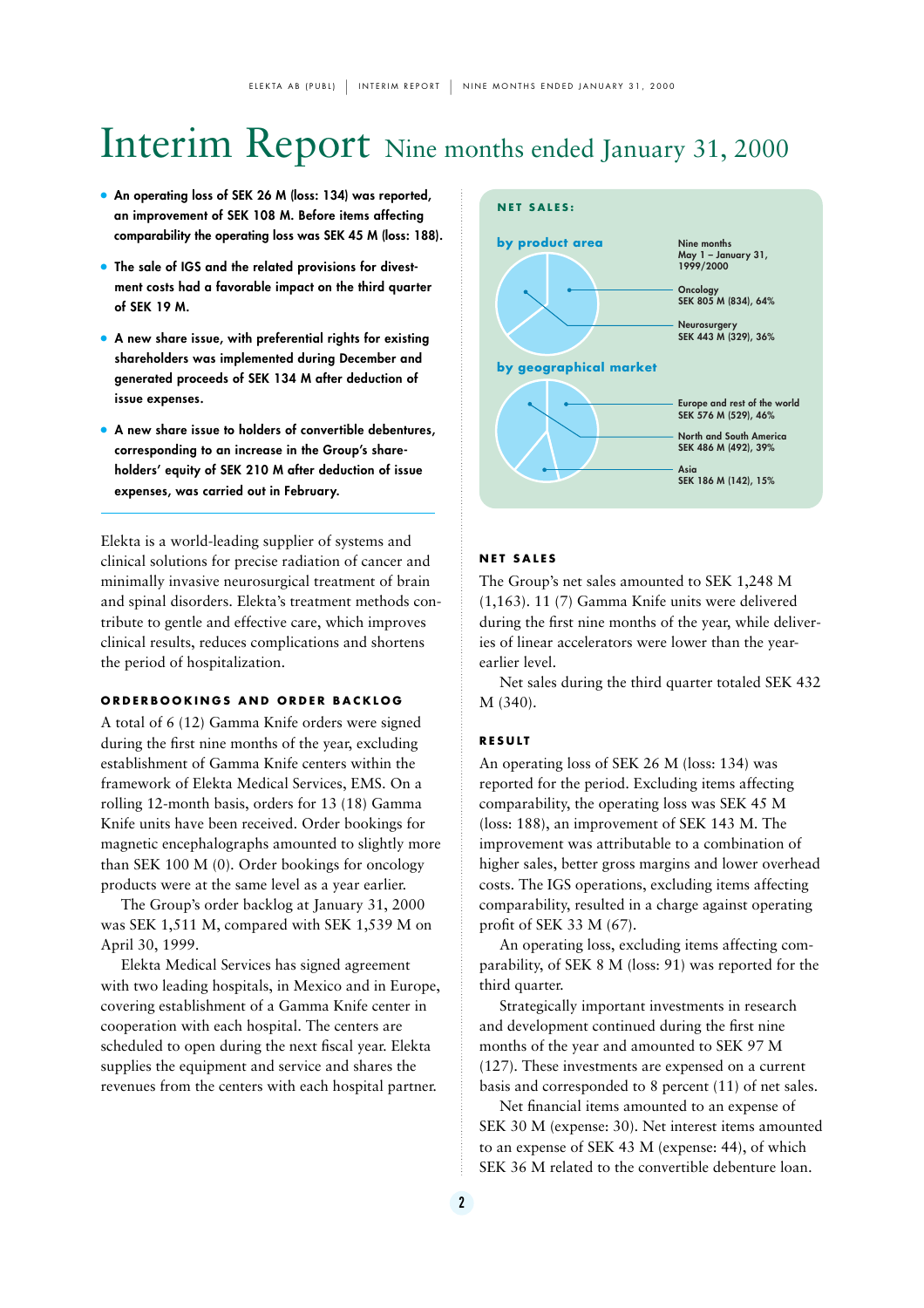

Participations in associated companies resulted in profit of SEK 4 M (0) and currency exchange-rate differences in a gain of SEK 9 M (gain: 14).

The loss before taxes was SEK 56 M (loss: 164) and the loss after taxes was SEK 62 M (loss: 173).

Net income per share amounted to a loss of SEK 3.86 (loss: 11.55) for the first nine months.

#### **DIVESTMENT OF IGS**

On November 17, 1999, Elekta signed an agreement with the US company Medtronic, Inc. regarding the sale of IGS operations. The sales price was USD 11.75 M. The sale of IGS affected third quarter result positively by SEK 19 M after taking into account winding up expenses.

#### **FIXED ASSETS AND INVESTMENTS**

Investments in intangible and tangible fixed assets amounted to SEK 0 M (1) and SEK 21 M (20), respectively.

Amortization/depreciation of intangible and tangible fixed assets amounted to SEK 25 M (35) and SEK 30 M (37), respectively.

#### **RIGHTS ISSUE AND OFFSET ISSUE**

In order to strengthen Elekta's financial position, a new rights issue was carried out during December. The issue, which was fully subscribed, generated proceeds to Elekta of SEK 134 M after issue expenses. The number of shares increased by 10,497,451. An offset issue was carried out during February.

Holders of convertible debentures in Elekta were offered the opportunity to offset a maximum of 50 percent of the debenture loan for newly issued Series B Elekta shares. The offset issue, which was oversubscribed, increased Elekta's shareholders' equity, after issue expenses, by SEK 210 M. The number of shares rose by 6,858,715 to 27,853,617. Interest expenses in the next fiscal year, 2000/2001, decline through conversion by about SEK 25 M.

#### **LIQUIDITY AND FINANCIAL POSITION**

Liquid assets at January 31, 2000 amounted to SEK 170 M compared with SEK 159 M on April 30, 1999.

During the first nine months, cash flow before investments and divestments was negative, amounting to SEK 104 M (neg: 133). Cash flow after investments and divestments amounted to a negative SEK 37 M (pos: 238).

Cash flow before investments and divestments in the third quarter was a negative SEK 148 M due to increased tied-up operating capital. A delay with one version of software systems for linear accelerators was the main reason for the increase in tied-up operating capital and the resulting negative cash flow. The problem with this version has now been corrected and tied-up capital is expected to normalize in

#### **CHANGE IN ACCOUNTING PRINCIPLES**

The production and sale of a new generation of the Gamma Knife has commenced. The new product generation, the C model, incorporates a higher degree of standardization, makes the sales process more uniform and reduces project leadtimes. This means that the sale of the Gamma Knife to a less degree has the character of a unique project. As percentage-of-completion no longer is considered to reflect the income of recognition in a correct way, Elekta is now, in order to provide a more accurate recognition, switching over to income recognition on delivery. As a result, shareholders' equity at May 1, 1999 was reduced by SEK 224 M, which corresponds to the Gamma Knife projects that were recognized as income but which had not been delivered on April 30, 1999. To keep comparability all figures for the preceding year have been recalculated in accordance with the new principle.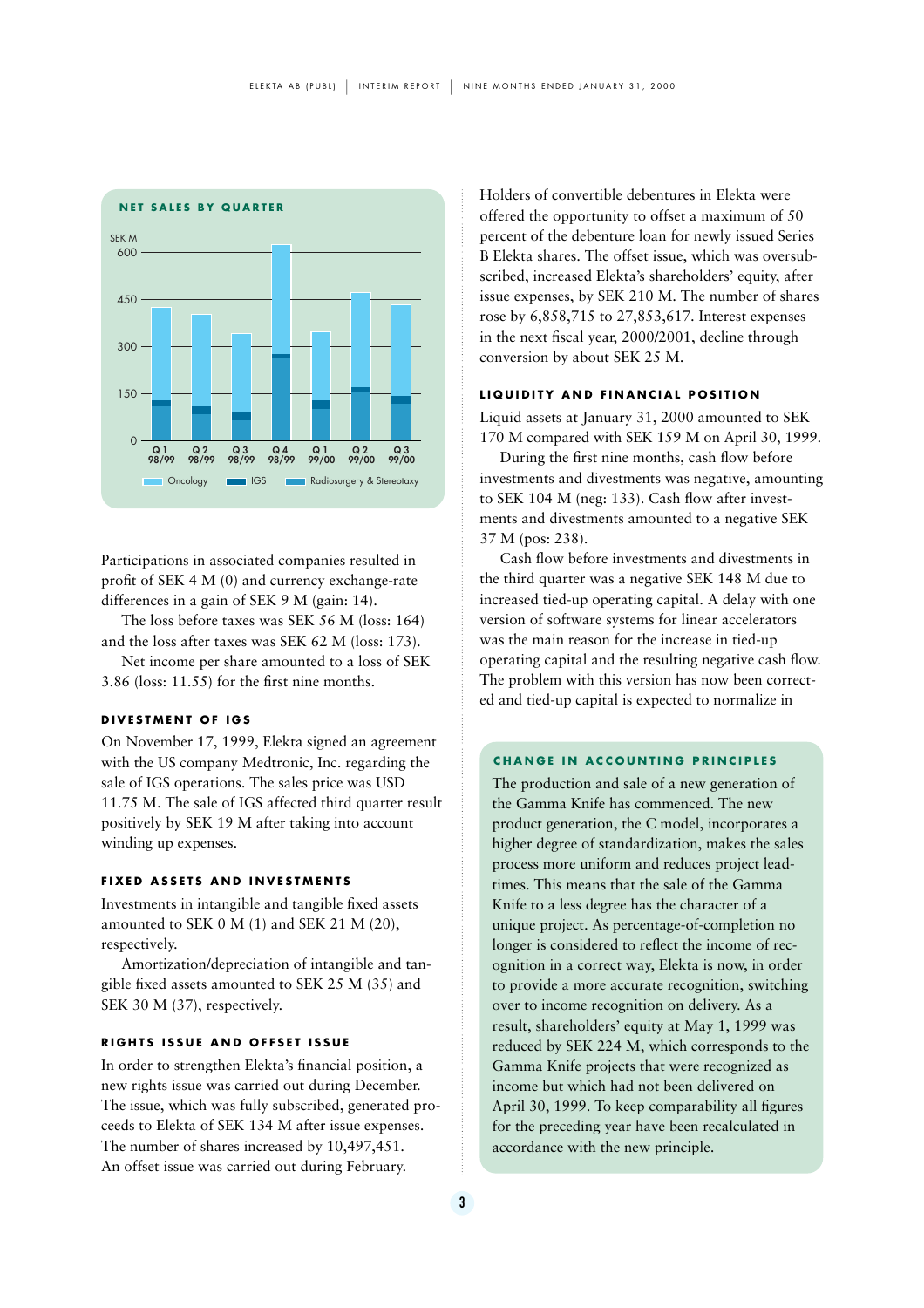pace with installation and acceptance by the customers who ordered the system.

Net debt – interest-bearing liabilities less liquid assets – amounted to SEK 361 M at January 31, 2000, compared with SEK 442 M on April 30, 1999. The amount of SEK 361 M includes a convertible debenture loan in an amount of SEK 427 M. Liquid assets plus lines of credit granted but not utilized amounted to SEK 199 M at January 31, 2000, compared with SEK 160 M on April 30, 1999. A total of SEK 67 M (Apr. 30, 1999: 5) of the bank balances has been pledged to cover guarantees for customer advances received.

The Group's net debt/equity ratio was a multiple

of 0.91 on January 31, 2000, compared with 1.41 on April 30, 1999.

#### **EMPLOYEES**

The average number of employees in the Group was 801 (867). The number of employees at the end of the period was 796, compared with 862 on April 30, 1999.

The Extraordinary General Meeting on November 17, 1999 also approved a resolution from the Board of Directors regarding an incentive program for senior executives. The aim is to promote the executives' involvement in the Elekta Group and heighten the incentive for favorable efforts for the Group. The program will be introduced in March 2000.

| <b>Key Figures</b>                                      | 9 months<br>May - Jan<br>1998/99 | 12 months<br>May - Apr<br>1998/99 | 3 months<br>May - July<br>1999/2000 | 6 months<br>May - Oct<br>1999/2000 | 9 months<br>May - Jan<br>1999/2000 |
|---------------------------------------------------------|----------------------------------|-----------------------------------|-------------------------------------|------------------------------------|------------------------------------|
| Net revenues, SEK M                                     | 1.163                            | 1.787                             | 345                                 | 816                                | 1,248                              |
| Items affecting comparability, SEK M                    | 54                               | 14                                |                                     |                                    | 19                                 |
| Operating loss, SEK M                                   | $-134$                           | $-208$                            | $-57$                               | $-37$                              | $-26$                              |
| Operating margin %                                      | $-12$                            | $-12$                             | $-17$                               | $-5$                               | $-2$                               |
| Profit margin, %                                        | $-14$                            | $-14$                             | $-20$                               | $-7$                               | $-4$                               |
| Shareholders' equity, SEK M                             | 370                              | 313                               | 232                                 | 241                                | 396                                |
| Caital employed, SEK M                                  | 1,015                            | 914                               | 805                                 | 835                                | 927                                |
| Net debt, SEK M                                         | 503                              | 458                               | 442                                 | 426                                | 432                                |
| Equity/assets ratio, %                                  | 19                               | 17                                | 13                                  | 14                                 | 21                                 |
| Net debt/equity ratio, times                            | 1.24                             | 1.41                              | 1.84                                | 1.79                               | 0.91                               |
| Return on shareholders' equity, % <sup>1)</sup>         |                                  | $-56$                             | $-74$                               | $-74$                              | $-47$                              |
| Return on capital employed, % 1)                        |                                  | $-17$                             | $-22$                               | $-19$                              | $-9$                               |
| Per share data                                          | Q <sub>3</sub><br>1998/99        | Q <sub>4</sub><br>1998/99         | Q <sub>1</sub><br>1999/2000         | Q <sub>2</sub><br>1999/2000        | Q <sub>3</sub><br>1999/2000        |
|                                                         |                                  |                                   |                                     |                                    |                                    |
| Net income                                              |                                  |                                   |                                     |                                    |                                    |
| before conversion, SEK                                  | $-6.68$                          | $-5.54$                           | $-4.62$                             | 0.54                               | 0.22                               |
| after full conversion, SEK                              | $-3.40$                          | $-2.83$                           | $-2.22$                             | 0.78                               | 0.50                               |
|                                                         |                                  |                                   |                                     |                                    |                                    |
| Shareholders' equity                                    | 24.72                            | 20.96                             | 15.51                               | 16.09                              | 18.84                              |
| before conversion, SEK<br>after full conversion, SEK    | 30.25                            | 28.25                             | 25.27                               | 25.80                              | 25.92                              |
| Average number of shares                                |                                  |                                   |                                     |                                    |                                    |
| before conversion (000s)                                | 14,957                           | 14,957                            | 14,957                              | 14,957                             | 15,829                             |
| after full conversion (000s)                            | 25,690                           | 25,690                            | 25,690                              | 25 6 90                            | 26,562                             |
|                                                         |                                  |                                   |                                     |                                    |                                    |
| Number of shares at closing<br>before conversion (000s) | 14,957                           | 14,957                            | 14,957                              | 14,957                             | 20,995                             |

1) Based on rolling 12 months.

Due to changed accounting principles in the Gamma Knife operations historical data have been recalculated to get comparability. Historical share data

have been recalculated to take into account the bonus issue element of the new issue, according to the recommendation of the Swedish Society of Financial Analysts. The number of shares after full conversion are calculated taking into account the number from the offsetting issue and the residulal loan to the conversion rate 60,20.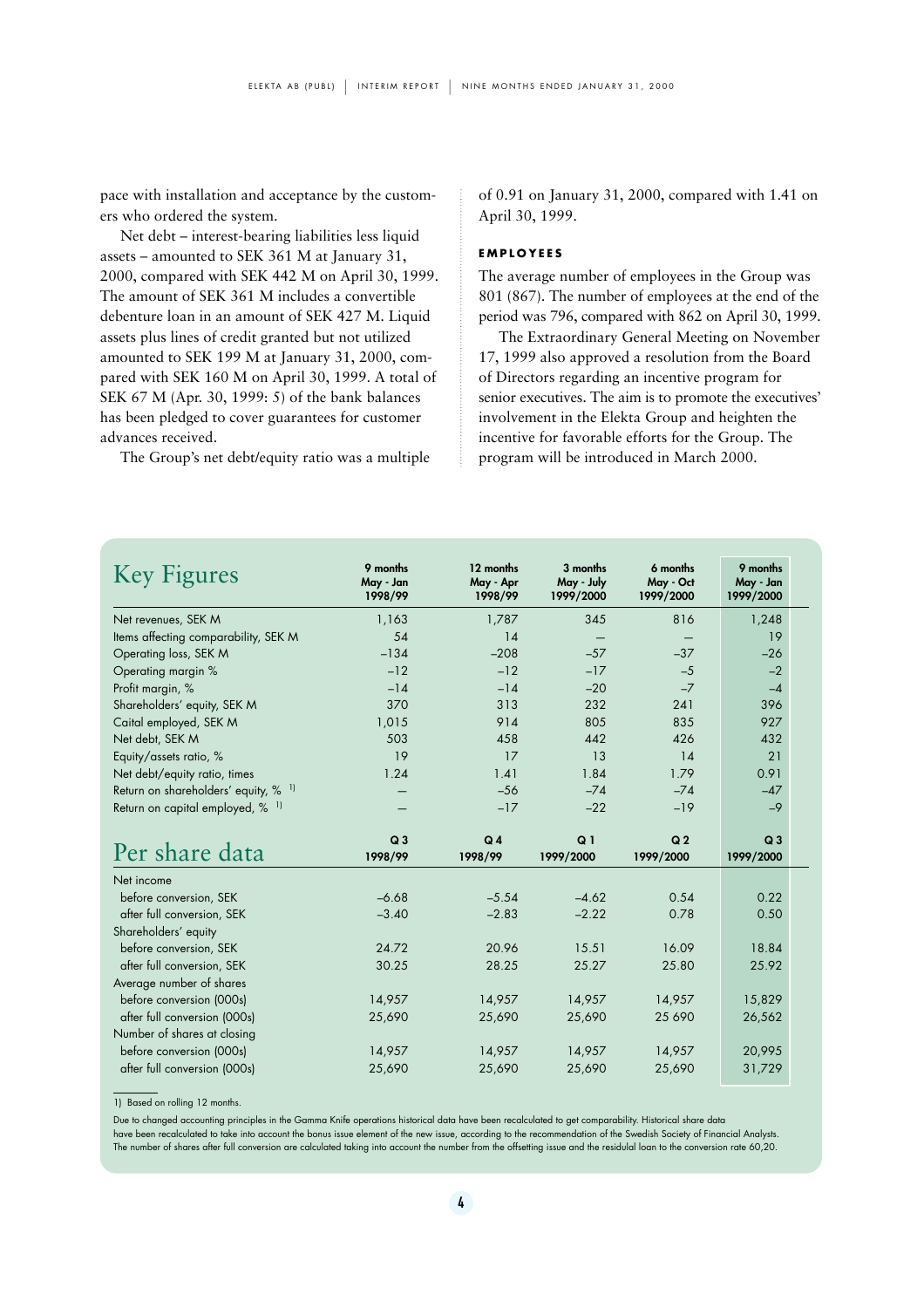#### **PARENT COMPANY**

The Parent Company's operations comprise Group management, shared Group functions and financial management. The Parent Company's loss after net financial items was SEK 38 M (loss: 47). The average number of employees was 14 (18).

# **FUTURE PROSPECTS**

The effects of restructuring measures have become noticeable in the form of lower operating expenses, increased productivity and lower losses. This trend of improvement is expected to continue and result in improved net income during the 1999/2000 fiscal year as a whole. The restructuring of operations

continues and is expected to result in a satisfactory profitability level at the end of next fiscal year.

# **FINANCIAL INFORMATION**

The preliminary report for the year end will be published on June 20, 2000.

STOCKHOLM, MARCH 15, 2000

ELEKTA AB (PUBL) wel **LAURENT LEKSELL**

**President**

*This interim report has not been reviewed by the Company's auditors.*

| <b>Income Statement</b>                    | 9 months               |                      | 12 months            |                        |
|--------------------------------------------|------------------------|----------------------|----------------------|------------------------|
| <b>SEK M</b>                               | May - Jan<br>1999/2000 | May - Jan<br>1998/99 | Feb Jan<br>1999/2000 | May - April<br>1998/99 |
| Net sales                                  | 1,248                  | 1,163                | 1.872                | 1,787                  |
| Operating expenses                         | $-1,196$               | $-1,224$             | $-1,829$             | $-1,857$               |
| R&D expenses                               | $-97$                  | $-127$               | $-122$               | $-152$                 |
| Items affecting comparability              | 19                     | 54                   | $-21$                | 14                     |
| <b>Operating loss</b>                      | $-26$                  | $-134$               | $-100$               | $-208$                 |
| Financial net                              | $-30$                  | $-30$                | $-42$                | $-42$                  |
| Income before taxes                        | $-56$                  | $-164$               | $-142$               | $-250$                 |
| Taxes                                      | -6                     | $-9$                 | $-3$                 | $-6$                   |
| <b>Net income</b>                          | $-62$                  | $-173$               | $-145$               | $-256$                 |
| <b>Cash Flow</b>                           |                        |                      |                      |                        |
| Operating cash flow                        | $-14$                  | $-143$               | $-29$                | $-158$                 |
| Change in working capital                  | $-90$                  | 10                   | $-57$                | 43                     |
| Cash flow before investments and disposals | $-104$                 | $-133$               | -86                  | $-115$                 |
| Investments and disposals                  | 67                     | 371                  | 56                   | 360                    |
| Cash flow after investments and disposals  | $-37$                  | 238                  | $-30$                | 245                    |

# **Balance Sheet**

| s alam o silo c<br><b>SEK M</b>                        | Jan. 31,<br>2000 | Jan. 31,<br>1999 | April 30,<br>1999 |
|--------------------------------------------------------|------------------|------------------|-------------------|
| Intangible fixed assets                                | 449              | 504              | 465               |
| Tangible fixed assets                                  | 62               | 82               | 88                |
| Financial fixed assets                                 | 14               | 22               | 15                |
| Inventories                                            | 307              | 310              | 265               |
| Other current assets                                   | 840              | 798              | 879               |
| Liquid assets                                          | 170              | 187              | 159               |
| <b>Total assets</b>                                    | 1,842            | 1,903            | 1,871             |
| Shareholders' equity                                   | 396              | 370              | 313               |
| Provisions                                             | 105              | 138              | 100               |
| Convertible debenture loan                             | 427              | 408              | 412               |
| Other interest-bearing liabilities                     | 104              | 237              | 189               |
| Interest-free liabilities                              | 810              | 750              | 857               |
| Total shareholders' equity, provisions and liabilities | 1,842            | 1,903            | 1,871             |

5 Due to changed accounting principles in the Gamma Knife operations historical data have been recalculated to get comparability.